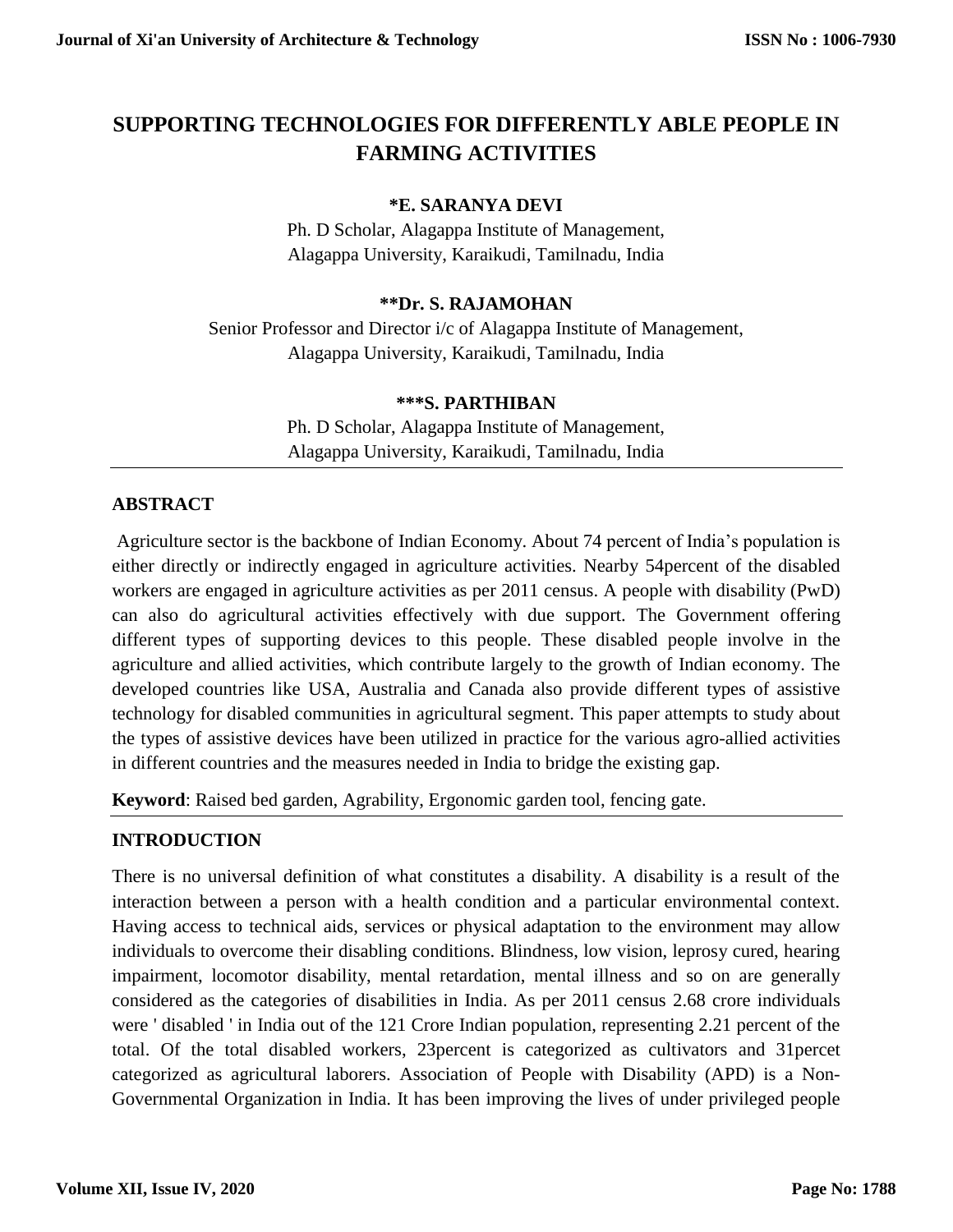with disabilities since 1959. It was established in Bangalore and conducts widespread programs in urban and rural Karnataka to enable, empower and equip adults and children with a kind of disabilities including spinal cord injury, locomotor, cerebral palsy, speech and hearing and to some level, mental issues. This organization is providing assistive devices for this people. Like this, rehabilitation centers are there for helping but it is very few and particularly have a very less assistive device for agricultural activities. In USA, 'Agrability' is a big concern, they offer plenty of devices to the person with disability working in agriculture sector. Indian government also initiate to assist these people by offering new technological handholding support for their agriculture segment. Agriculture is historically a hardworking profession, a physically challenging task.

#### **REVIEW OF LITERATURE**

**William E Field and Paul Jones**(2006) noted that pressure has intensified to insure that rural people's health needs, including producers, ranchers and farm workers with severe disabilities, are addressed at a similar level of enthusiasm, productivity, experience and services as seen in most urban settings. Nevertheless, the inequalities are still significant, and much remains to be done to support rural and agricultural societies become more diverse and accept disabled people. When culture is more diverse, especially in rural communities, and access to technology becomes more affordable and reliable, the novelty of seeing an individual with severe disabilities employed in agricultural production is likely to disappear. The authors have reported that some sort of assistive devices can be used to prevent the disabilities from the secondary injuries. They described about the variety of national programs, workshops and so on which promotes the adoption of assistive devices in future.

**Dr S Rajamohan and E. Saranya Devi 2019** have stated about the National Handicapped Finance and Development Corporation (NHFDC). The Ministry of Social Justice and Empowerment has identified NHFDC is one the main concern, by providing grants, handling aid, training and initiatives, etc., the company is supporting the disabled people. The authors outlined schemes and regulations, examined by the government that approved the individuals and specifically stated the amount of borrowers who got a loan each year.

**E. Saranya Devi and Dr. S Rajamohan**(2019) have stated about the Enterpreneurs with disabilities barriers that are facing in their business environment in a theoretical aspects. The paper stated their issues, problems and challenges faced by the entrepreneurs with impairment.

**A.Sathish and S. Rajamohan 2019** have evaluated the contributions made by medium and small scale industries in India. All these industries operate in low cost and they have very high potential for success. The study also clearly stated the role of industrial agencies in economic development and progress of India. The study categorically stated that they play a vital role in removing disparities among various classes of society. The study concluded that there is a need for creating various training centers and provide training  $\&$  developmental assistance to these entrepreneurs. The study has also evaluated the contributions made by various entrepreneurial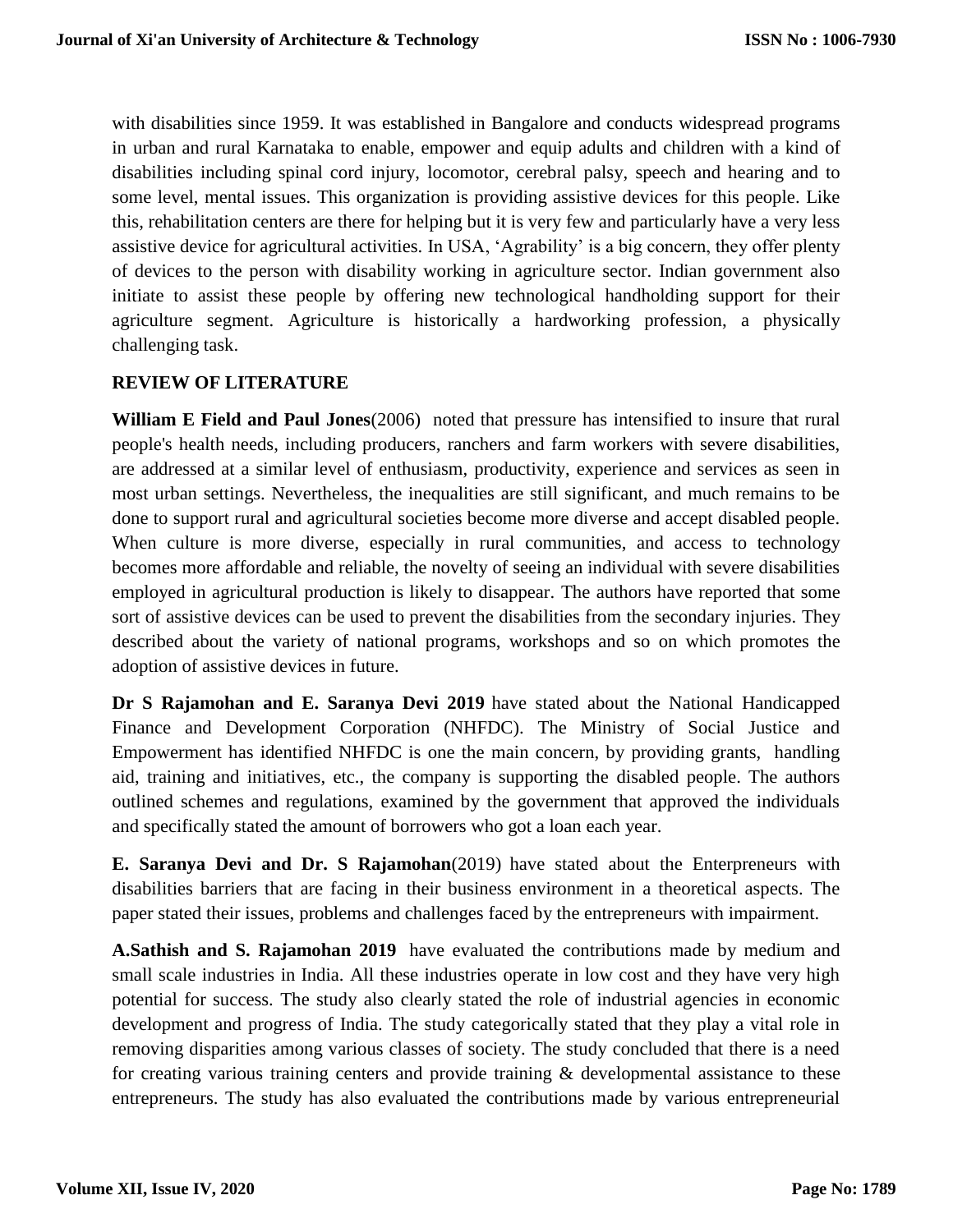development agencies established by government in improving the standards of living of people through employment and economic development.

**Robert bobby Grisso** (2014) has explained about assistive technology adapted by the disabled farmers for their agricultural segment and the steps involved in designing an effective AT method. The paper further addresses specific and functional AT systems used in farming and how they impact secondary accidents, and mentions organizations and services that can support farmers and ranchers adopt ATs.

**William E Field and Paul Jones**(2006) noted that pressure has intensified to insure that rural people's health needs, including producers, ranchers and farm workers with severe disabilities, are addressed at a similar level of enthusiasm, productivity, experience and services as seen in most urban settings. Nevertheless, the inequalities are still significant, and much remains to be done to support rural and agricultural societies become more diverse and accept disabled people. When culture is more diverse, especially in rural communities, and access to technology becomes more affordable and reliable, the novelty of seeing an individual with severe disabilities employed in agricultural production is likely to disappear. The authors have reported that some sort of assistive devices can be used to prevent the disabilities from the secondary injuries. They described about the variety of national programs, workshops and so on which promotes the adoption of assistive devices in future.

# **OBJECTIVE OF THE STUDY**

 To analyze the utility of various assistive technology devices for agriculture and allied activities available in the market for the disabled people in USA, Canada, Australia and India.

# **RESEARCH METHODOLOGY**

This study is a descriptive in nature. This study is purely based on secondary data which have been collected from books, journals, magazines, 'Agrability' website and selective e-journals and so on.

# **AID INNOVATIONS WIDELY USED IN AGRICULTURE**

The Assistive Technology device encompasses some sort of device, alteration or system to assist a person with an impairment. This may be a costly or low-cost, but it is essentially support someone to do a job that could make possible at least in sometime. Although innovation will make life easier for everybody, aid technology can make sure to do agriculture for people with disabilities possible. Many types of Assistive technology device can be used on ranch. Such supporting technologies may be intended for a disabled person to carry out a work, technology designed for both the general population but of particular importance for individuals with disabilities or technical work activities which can transform the way a job is carried out.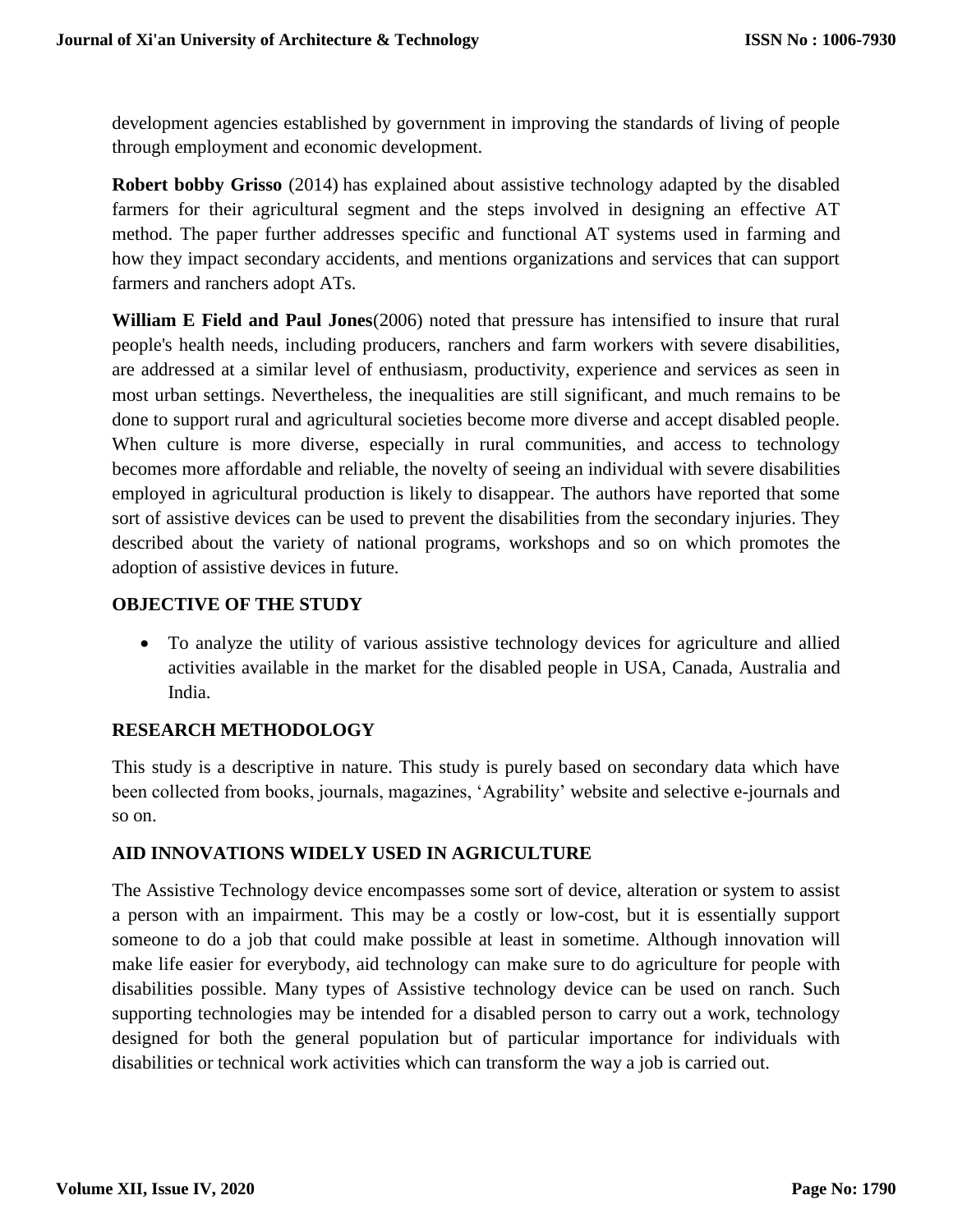In India, there is an expert for transplanting external organs but can do only when death is confirmed then transplanting their external organs like hand, leg and so on donate to the individual with disability and make them to walk and casual movements of hand. Today this is biggest achievement and expert doctors and physicians rehabilitate the people with impairment. But these facilities is not possible to all for the people with impairment. So the government offering some sort of Assistive Technology devices to the Person with Disability. Technologies for the farming activities for PWD such as Pick bars items with extended handles, pro warvibration gloves, sole-absorbing boots, remote controls and so on. The disabled agriculturist are using devices based on their requirement such as Horticulture, Poultry, Dairy breeds, Handling AT in livestock, production of crops. The following are the devices used by the disabled agriculturist.

#### **GARDENING AND HORTICULTURE**

If someone becomes disabled and cannot enjoy simple hobbies, one way to alleviate some assistive technology device is to make the garden easier to access. Gardening is a very effective form of relaxation if the sore sometimes limited joints of the handicapped person are not stressed. Assistive Technology is used to allow disabled people to sit easily and safely. Some instruments are mentioned below.

**Raised bed with wheel chair Gardening:** This is a technique of plantation for disability. Raised bed gardens can be very beneficial to a disabled person, not only makes gardening possible, but are also highly therapeutic. It makes them to feel happier and healthier. It may have many purposes such as providing an isolated area in which the disabled person who cannot tend to normal garden can grow flowers, herbs or vegetables or cater. Locomotor disability, vision impairment and old age people cannot walk along hence to fulfill their mobility requirements with a raised bed built to make it accessible to wheelchairs. This raised garden bed is a U-shaped for wheel chair access and easy access to planting areas. Raise gardens bed are suitable for areas cultivate in a poor soiled or where planting is to be encouraged. This can make a major difference because the person is going to have to sit next to the bed and twist his or her body to work in the garden. The bed can be managed to make more available to a user of a wheelchair by placing the bed on top of the legs allowing the user to sit closer to the legs below to their plantation. Raised beds prevent from the pesticides and weeds.

**Swivel seats:** It may offer a great alternative to wheelchair-accessible vehicles and make the move to and outside standard vehicles easier for both driver and passenger. swivel seat can be used to rotate their seat up to 90degree from the vehicle and helps them for garden access and paving, rolling garden cart seat help to person with disability with limited flexibility access and safety to and around the garden designed by ergo mobility assessment in Bolney, Agrability in Australia and USA is the best seller provides this assistive technology for the PWD. It is a good convenient technology can adopted in their vehicle seat in tractor also. It is available in Indian online market in amazon.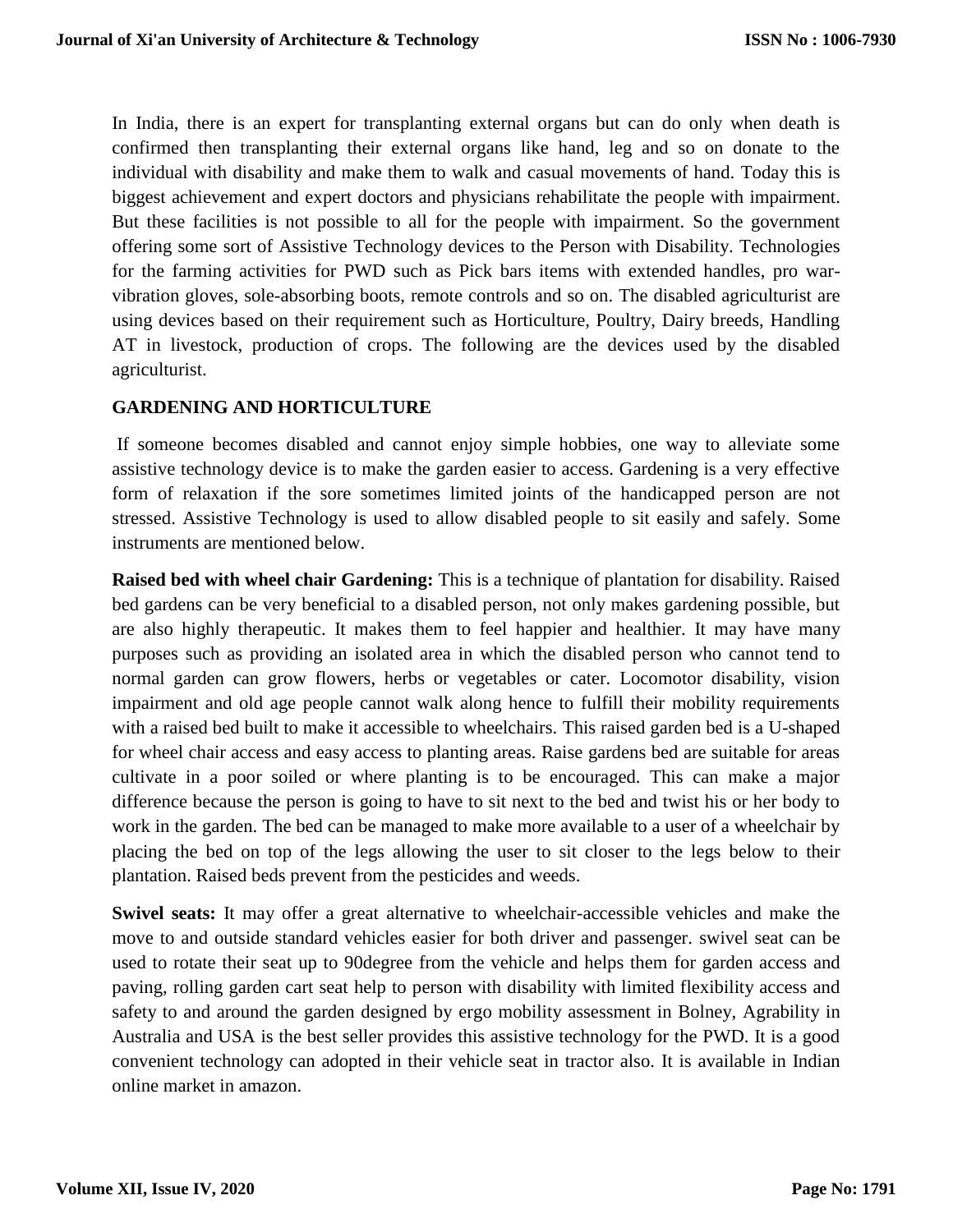**Folding garden kneeling stone**: Makes gardening with this kneeler safer; this has a kneeling frame or a comfortable seat or footstool in reversed condition. This green stool has vital arms to help the user stand up again. It assist to gardeners who are in need of help for getting up and down. This device specially designed for movement impairment people and oldage people whom are using the garden. For ease of use, it is made of heavy duty impact resistant plastic with a foam knee pad attached handles. Its size is 63x 25x 24 cm. This device is familiar in UK country.

**Wilkinson Sword Folding Kneeler and Seat:** It is good for taking the pressure out of gardening, this kneeler is aimed to support to user weight while working in the user garden with a supportive foam cushion on a solid steel frame. The frame is cleverly designed so that when standing up, the legs also act as side handles for additional support. Besides, it can be used as a comfortable seat if the user turns it upside down. It is easy to store and can be folded flat to fit in the shed or garage of the owner. Particularly locomotor disorder people and old age people can access this device.

**Pistol grip tools:** This grips are intended for less energy and for maintaining alignment of the forearm and wrist. It helps to the person with disability by dig the soil for plantation. The grip is consider as a hand for disabilities. This device is specially designed for the people impairment with hand.

**Ergonomic garden tools:** The tools are made of large, textured handles, no slip handles to improve grip. And long handle serves as a trigger to drive the users energy to a tool and make to impact more effective so that user can plant for less energy. Long-handled devices are aimed for gardens who have to sit or stand up on a chair due to arthritis or other disabilities to gain additional scope.

# **HANDLING ASSISTIVE TECHNOLOGY IN LIVESTOCK**

There is a risk involved in handling of livestock by disabled people involve in farming activities. The possibility of secondary injury from existing injuries or disabilities during the handling of animals is extremely high. Most Assistive Technologies are used to support and protect disabled farmers from further injury. Such devices help to prevent or reduce direct animal interaction. The majority of these types of assistive technologies are used both in cattle and milk operations.

**Livestock guards and Fencing gates:** Domestic livestock are prone to predations from different wild and domesticated animals, particularly sheep and goats, hen, dog and so on. The people with impairment is difficult to handle with these animal, so the livestock guards will assist the need to open or close the gates without stopping their vehicle. This fence gate is accessed by swing back system and free from any remote or system access.

**All Terrain Vehicle (ATV) :** Cattle Guard is setting up in a fence, making an ATV, but not for the cattle. The system has 3 simple separated parts made from 1 inch of a steel tubing to be packed and transported by one person in the bed of a pick-up truck. By these facilities the Person with Disability can easily ride with their vehicle and inspect their domestic animals easily.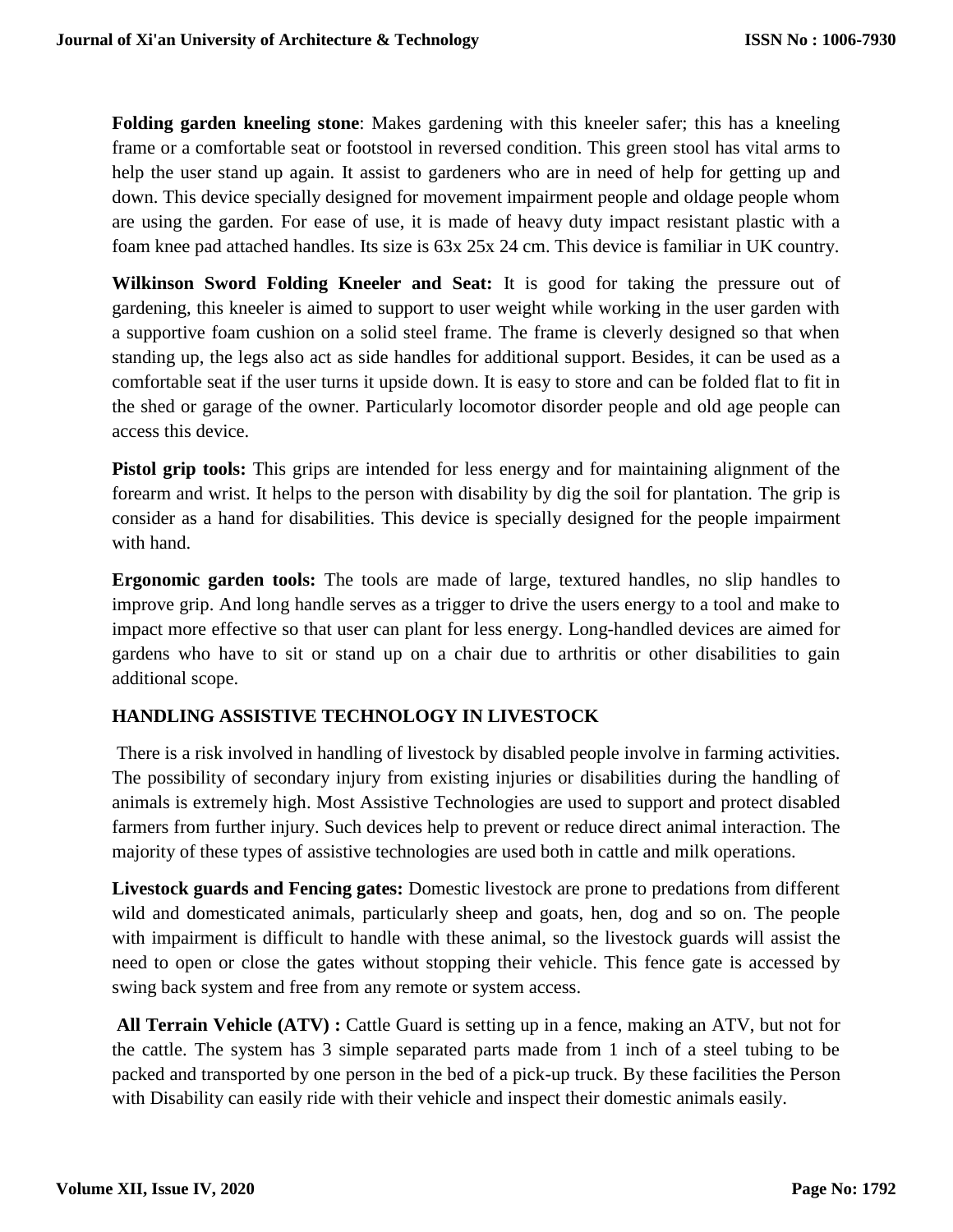**General Livestock:** Continuous scoop feed bunk cleaner is used by the common people as well as the 'agrability' is specially designed with easy access feed bunk blower is powered by tractor that assist to the disabilities can operate this loader bucket frame has designed to remove estimated 75 percent of snow from crust and or bits of fodder by way of universal mounts. In the Snow fog region this instrument normally serves for protecting the domestic animals. A person with disability can get easy assistance from the U.S. nation.

**Feeding Aids and Accessories:** People with disabilities face difficulties when they are supposed to handle cattle herds to feed them, particularly locomotor disability category people cannot easy to move that they can use Feed Dispenser Cordless-Drill, electric hot knife, motorized feedcart and so on. By using the feedstar belt gives feed directly to farmer pets – as often as they want, both night and day. The following equipment's are the type of flexibility will help them to highly involve in a dairy breed activities.

- Combination Bale Hauler-Feeder
- Ground-Level Pen Walk-In Feeder
- Overhead Bedding or Roughage Dispensing System
- Weldy Portable Feed Bunk
- Swing-out door feeder
- **Elevator grain feeder and so on**

All these Assistive technology device helps to easy accessible by the disabled people for feeds their pets. These devices widely manufactured by the Agrability in USA,UK and Australia.

**Livestock Healthy Equipment:** Automatic syringe is used to treat a large number of animals at one time with vaccinations or medications. When pressed, the syringe grips each shot with a certain dose without re-filling of it on every time. This would be particularly useful for visually impaired growers, as they could give accurate doses without looking at the syringe tube gradients. The following equipment's are the types of help for access the healthcare of Livestock.

- Homemade Mobile Cattle Oiler
- Illuminated Hoof Pick
- Infrared Thermometer Gun
- Livestock Paint-Marking Pistol/Pellet Kit
- Livestock Repeater Syringe
- Long Shot
- Medi-Dart
- Needle-Free Livestock Injection System
- RAU Animal Immobilizer
- Single-Motion Vaccinator and Marker and so on.

All these assistive technology devices used by the disabled farmers accessed for measure and prevent the healthy condition of the live stocks. If a sick livestock may be detected-and handled earlier than this with the Fever-Sensing Ear Tag called the Fever Tag. It looks like an ID tag that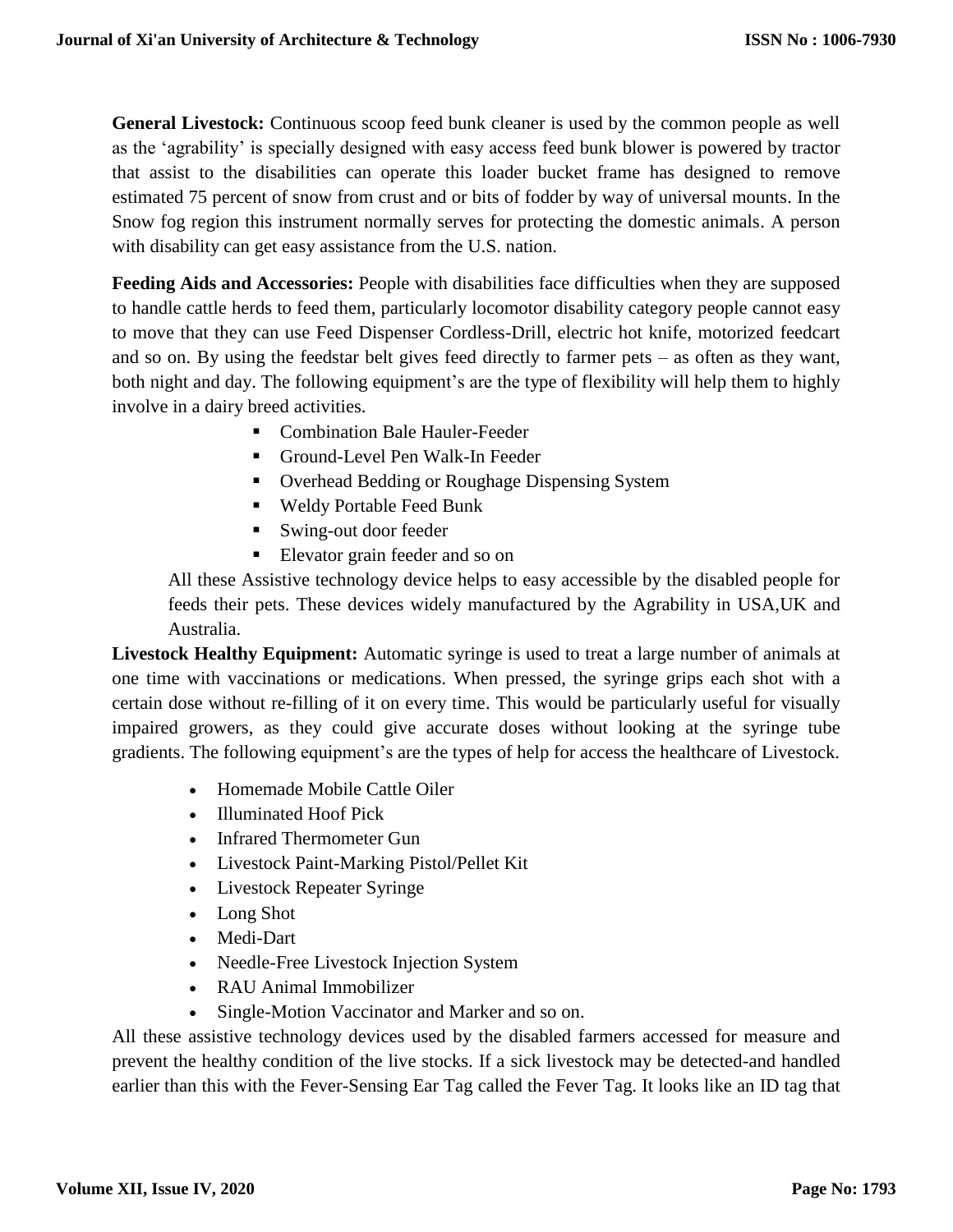contains a microprocessor of computer which helps to automatically monitor animal's body temperature. It will easily shows to the disabled farmers when their livestock crossed over 130 degree temperature, the tag started to blink and create a little noise automatically. Then the VI farmer can easily identify the sick livestock easily. There are a plenty of assistive technology devices are made in ergonomics for person with disability.

#### **DAIRY BREEDS**

The following are specific for dairy activities in addition to certain AT devices listed in the section.

- 1. Automatic milker for easy milker detachment.
- 2. Foot milking airlifting tools will help them for getting milk from the cow.
- 3. Carrier rail to move easily from one milking station to the other.
- 4. Super mixer for the specialty diet of dairy cattle and so on.

These technological devices assist them for dairy breed activities. The Locomotor Handicapped, Hearing Handicapped, Ortho Handicapped people can easily use this device for their business activities in agricultural and its allied activities. This device is used for automatic milk brewing, making a move easily from one milk station to the other and so on. Many dairy-related support strategies Assistive Technology device include crowd gates, air-operated entrance and exit gates in a farm, electric feed carts, coiled floor matts, and cow surveillance systems also help to assist to the person with disability. The changes make a significant impact in the everyday life of a disabled farmers on the field.

And dairy parlor wheelchair is also used to Locomotor Handicapped farmer who need to roam that they can use the pipe of parlor to pill their chair around which compactly and high enough to allow it from the ground to reach the cows. It is really amazed to involve them into certain activities.

#### **PRODUCTION OF CROPS**

Indicators for automatic grain are used for graining the bins. And tractors, crane are used for cultivating paddy, wheats and so on.

**Modification of the tractor:** Today disabled people can operate the crane, tractor and heavy vehicles for agriculture purposes. There are numerous instances of Assistive Technology implementations and related tractor improvements in order to respond to disabled farmers ' needs.

**Spinner Knob:** A basic spinner knob on the gear stick can be quite useful in giving better braking power for people with disability to use this prosthetic devices or low grip. Although new tractors only need modest steering power, but the disabilities make it problematic to clutch the typical navigating wheel. To avoid this problem a spinner button can be added to help individuals with a disability to effectively control the tractor.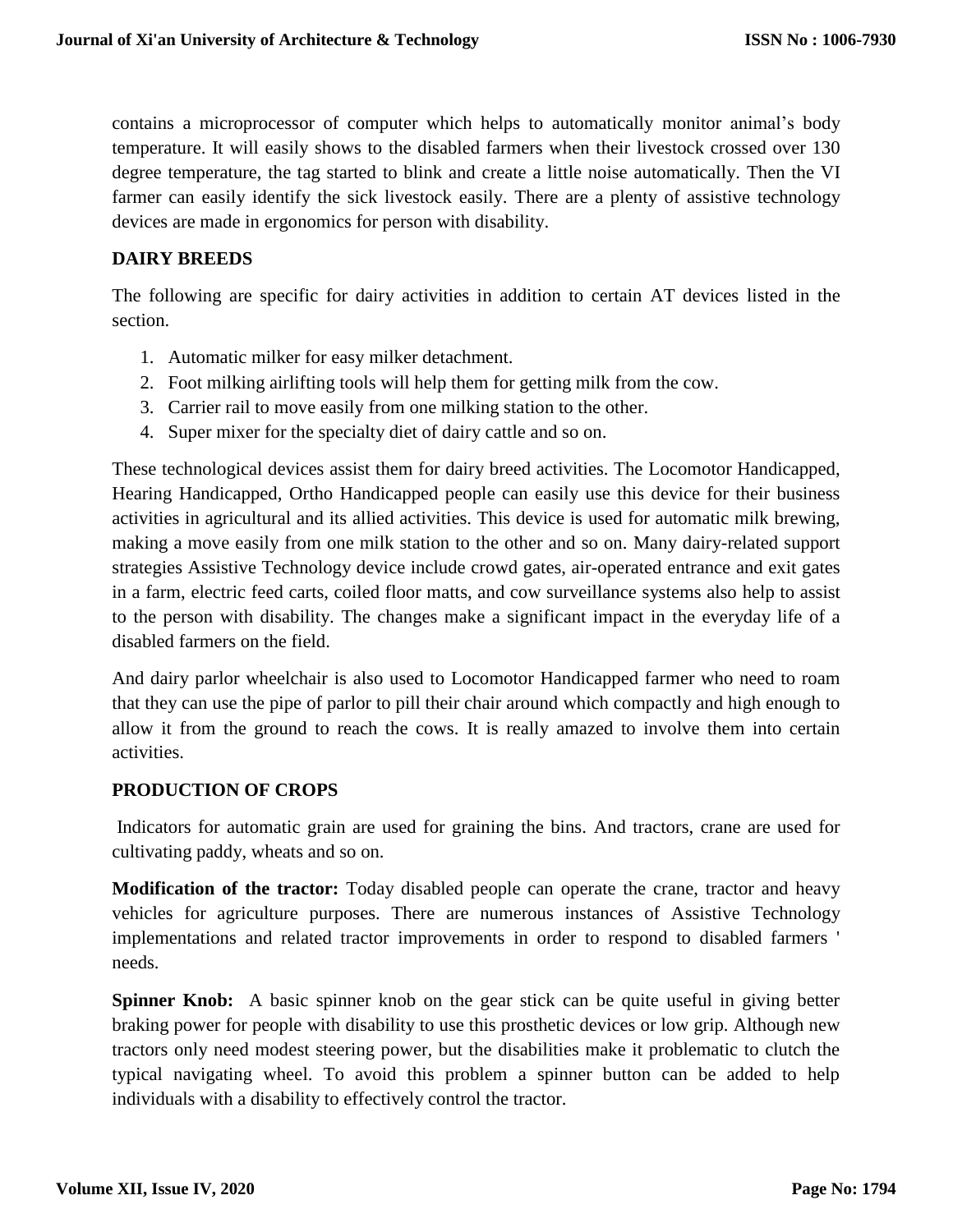**Specially designed seating arrangements in tractor:** People from traumatic brain injuries, particularly those who are wheelchair bound, were assisted by custom seats, air-ride seat tractors and construction equipment, this retrofitted seat is designed to protect operators with some disabilities. The operators are lower-frequency and other potential sources of comforting by means of cushioning, sitting angle, handle bar grips and positioning of the shoulder and elbow. This chair will automatically transit like get in and get down to their wheel chair.

**Station of docking:** For those living with mobility issues is the docking station to connecting device. Such devices require operators, without leaving their seats, to connect or unplug machines.

When the disabled operators are using the tractors for their production of crops, these facilities will help them to operate easily. Additional steps are applied to the tractor for disabilities can easily get in and get down from the tractor without anyone help. This is the greatest advantage of ergonomic system.

#### **POULTRY**

Disabled persons who carried their business in poultry farms are enabled with technology that will assist by auto-reverse device that enables the birds to go outside for a while and indoors protected during the night without anybody having to open or close the access gate of the coop. It is easy for the disabilities. A few technology will help for their business sector such as,

- 1. Feather picker
- 2. Incredible egg washer helps to wash the coops egg
- 3. Poultry catching hook and so on.

In normal people are also using this technique for their business. It is easy to handle and also reduce their working hour.

#### **ASSISTIVE TECHNOLOGY AND SECONDARY INJURIES**

Disabled farmers in farm activity are prone to accidental risk and have a chance for secondary injury. Primary injuries can result in vulnerabilities that may result in further injury. For instance a farmer with arthritis, may lose his grip and fall; the fall may causes the secondary injury. With some of these uncertainties in mind, assistive devices are designed to compensate for shortcomings and decrease the risk for more injury. Disabilities and wounds that exist can affect neither time of reaction and skills of motor. Therefore, people with sustained injuries and or person with disability involved in physically demanding and otherwise risky farming operations significantly increase their risk of secondary accidents.

The effect of secondary accidents can be draining to those who are already trying to manage the main accident. The secondary wounds may cause permanent damage in many cases as new accidents affect pre-existing conditions. In other situations, additional recovery time may be required. The impact of secondary injury on the farmer and the farmer's family may be profound.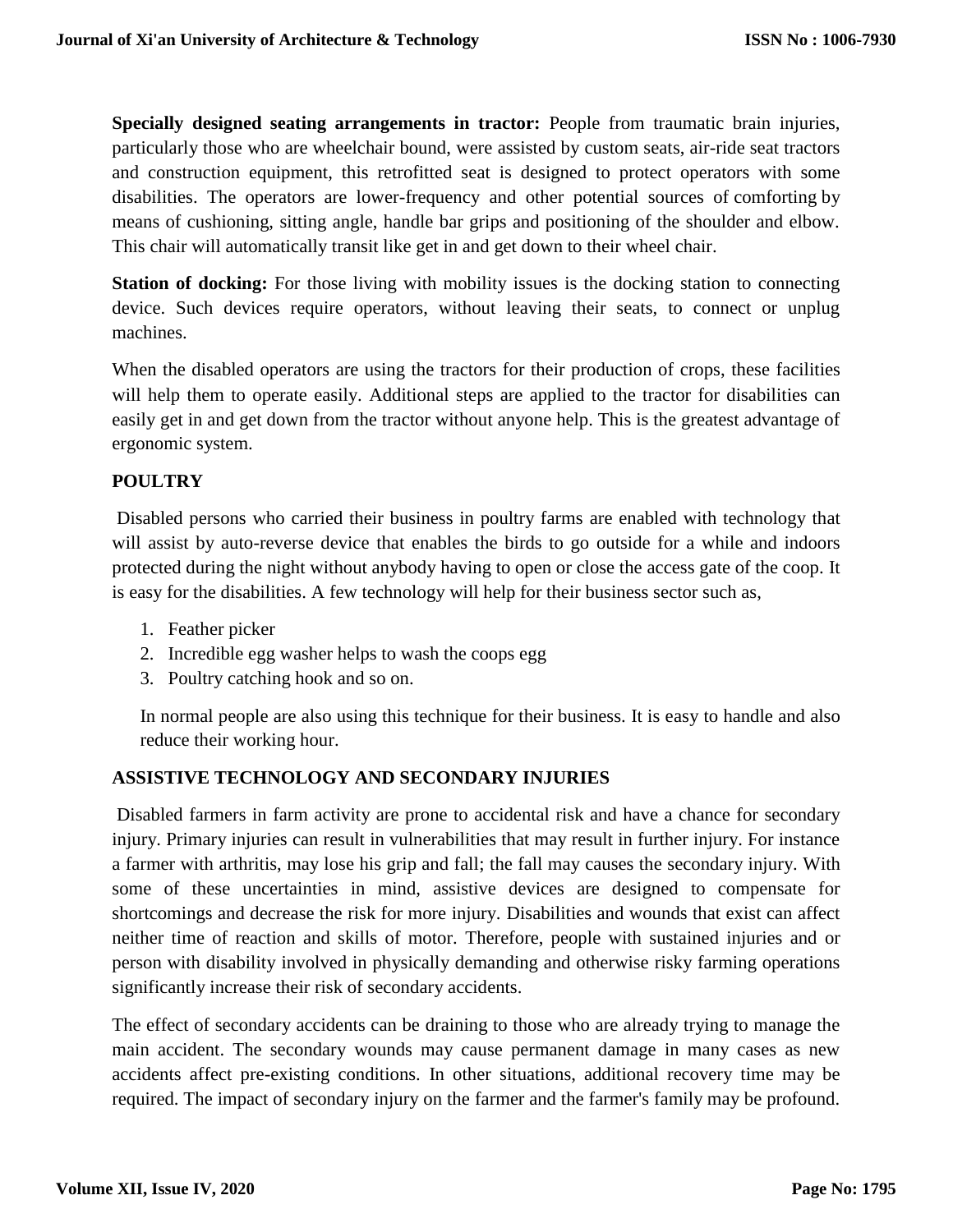Most agricultural operations are high-risk. For this reason, the simple approach for people with disabilities and primary injuries to avoid secondary injuries is not to play an active role in farming. This is often not always an acceptable alternative, so the rancher should make an effort to avoid excessive-risk activities. Activities such as livestock handling, heavy-rise work and equipment maintenance are all classified as high-risk operations. If this is not a choice as well, the operator should make every attempt to implement assistive technologies which can reduce the risk of secondary injury. In general, Assistive Technology helps to injured farmers for to continue farming with reduced secondary injury opportunities. It should be remembered, however, that routine use of Assistive Technology results in secondary injuries. These situations often occur when home-made Assistive Technology are used that do not follow design standards, or when commercially available Assistive Technology are used without adequately matching them with the abilities of the consumer. Secondary accidents can also occur when using Assistive Technology without proper training.

# **UTILITY OF AT DEVICE ACROSS NATIONS**

- 1. In Australia, LD people using modified Chrysler Voyager is a wheel chair friendly vehicle modification. Dr Trust is a portable foldable manual wheelchair for pain relief is used in USA. In Canada, this same device is used as a transport chairs, reclining back wheelchairs.
- 2. Grab for round bales is a heavy duty equipment for farming activiies commonly used in USA, Australia with the same name. The Agrability market is common in both countries.
- 3. Fencing gate is commonly used in Canada, USA, Australia, India
- 4. Heavy hitter post pounder is a heavy vehicle used for ploughing the paddy or wheat in USA and Australia, In India and Canada it is named as Wheatheart commonly used by all non-disabled farmers. The agrability marketer specially designed by lightweight machines for the people with impairment.
- 5. Powerdeck loading system for pick up is a heavy vehicle specially designed to disabled farmers used in USA (agrability). Tractor access hand winch system is used in Australia (Agrability). Triple L power deck is commonly used all the farmers in canada. Differently abled people can use this technology. In India heavy vehicle is used to all common people for agricultural activities.
- 6. [Additional seat for easy quad transfer](https://sydney.edu.au/medicine/aghealth/uploaded/Farmers%20with%20Disabilities/additional_seat_for_easy_quad_transfer.pdf) technology used in USA and Australia. All terrain Vehicle is adapted this additional seat for easy quad transfer technology in Canada.
- 7. Easy use irrigation system device used in USA, Australia commonly for disabled farmers.
- 8. Modified Ferris Zero Turn Mower is used in USA, Canada, Australia and India. It helps to mowing grass in farm land.
- 9. Pool access winch is used in Australia, USA and Canada. It helps for LD, arthritis type of disabled people.
- 10. Transportable hydraulic hoist is access tractor used in USA, Australia, and Canada. The disability can use this technology for their farming activities.